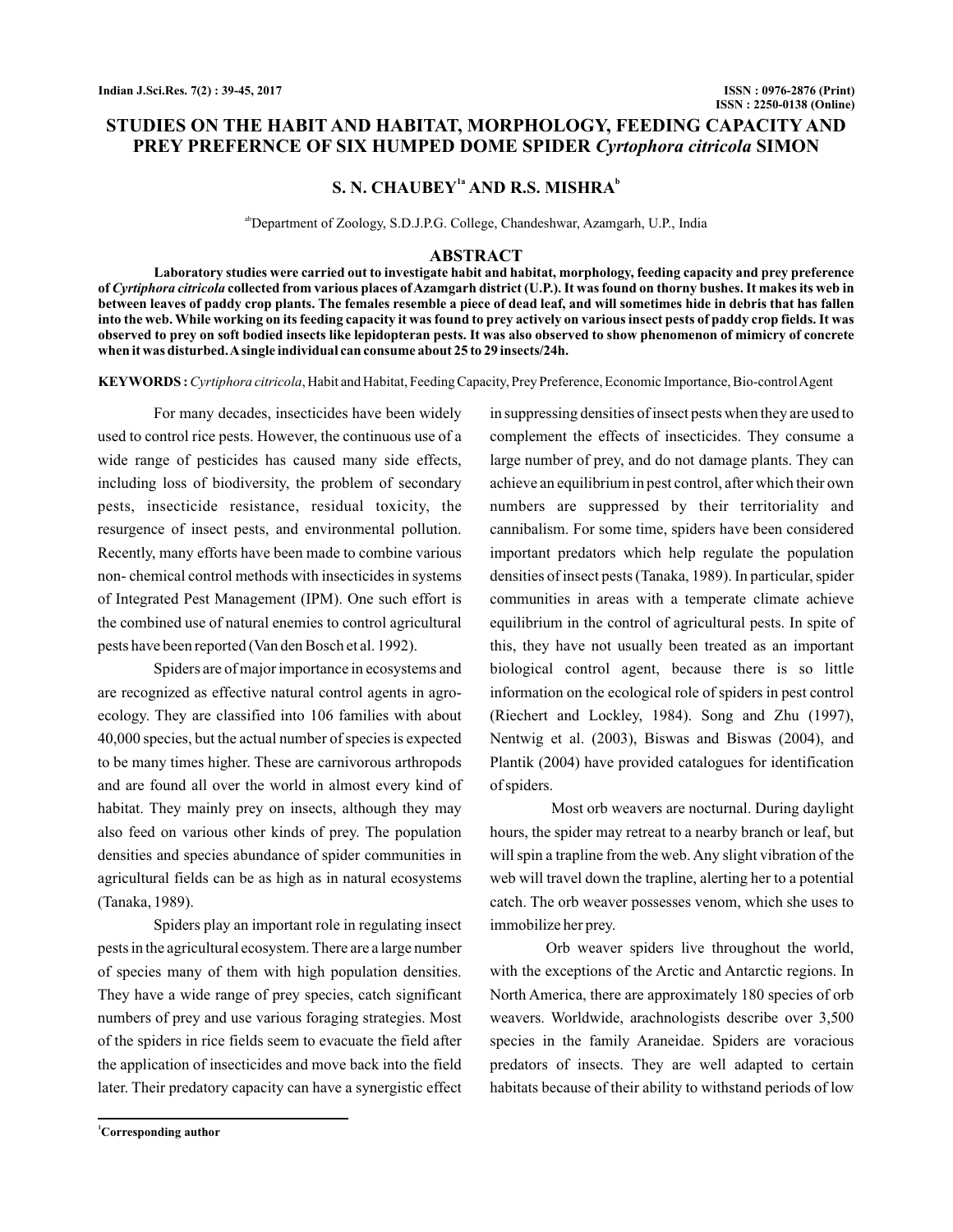food availability and also to take advantage of periods of prey abundance. They are important predators of pests of cotton, rice, apple, banana and various other crops and plantations. The presence of spiders in biotic environment of insect pests greatly influence their population dynamics (Sandidaque, 2005; Rajeshwaram et el., 2005; Bastawade and Khandal, 2006; Huant et al., 2005 and Singh and Sihag, 2007).

Up until 1970, most of the research on spiders concentrated on identification. From the early 1970s, researchers began to study the basic ecological and biological characteristics of spiders as biological control agents. Spiders in rice fields have been studied more than spiders on other crops (Im and Kim, 1999). However, most of these studies were limited to the identification of spiders, and to investigating the dominant spider species, their regional distribution, seasonal fluctuation and the effect of insecticides. There were few studies on the spatial distribution of spiders, how this is related to their ecological role, and how many insect pests they consume in rice fields.

Studies on Indian spider fauna have been carried out by different workers (Biswas and Biswas, 2003, 2004; Vijayalaxmi and Ahimaz, 1993; Patel, 2002; Gajbe, 2004; Majumder, (2007) in different regions of the country and documented 1,035 species belonging to 240 genera under 46 families from Indian Subcontinent (Uniyal and Hore, 2006), Mishra et al. (2012a and 2012b) have investigated *Neoscona crucifera, N. adianta and N. nautica and Yadav et* al. (2012a and 2012b) from U.P. India .

From the review of literature, it is evident that role of spiders as bio-control agents in agriculture, poultry as well as in controlling house-hold insect pests is being studied in various parts of the world, but unfortunately proper investigation regarding role of these efficient biocontrol agents in India is scanty. As of today, major part of spider diversity remains undiscovered and un-described. There is no documentation of spider faunal diversity or their habitat or general ecology in U.P. (India). Thus the present investigation has been taken to study morphology, feeding capacity and prey preference of six humped dome spider Cyrtophora citricola (Simon), collected from various agricultural areas ofAzamgarh district of U.P. (India).

### **MATERIALSANDMETHODS**

#### **Collection of spiders**

Individuals of Cyrtophora citricola Simon were collected from rice crop fields, orchards, ornamental and wild plants in some habitats of Azamgarh district of U.P. (India) by following methods:

# **Direct Hand Picking**

Collection of most spiders was made by direct hand picking with the help of test tubes.

## **Inverted Umbrella**

In this method an inverted umbrella was placed below flowering shoots and bushes and when the tree or branch was thoroughly shaken, spiders along with insects fallen to the inverted umbrella. After removing leaves, spiders were transferred into collecting tubes.

## **Preservation**

Before the spiders were permanently preserved for morphological study, they were arranged properly. For this, collected specimens were transferred into petridish containing isopropyl alcohol. It was kept covered and undisturbed for about 2 or 3 hours in order to allow the relaxation of body muscles. The body parts like legs, abdomen and palps were then arranged in a life like manner with the help of forceps and brush. Spiders were then kept in alcohol in a closed pair of petridish overnight before transferring to tubes for permanent preservation. The glass vial containing preserved specimen were stoppered by a rubber cork to prevent evaporation of alcohol.Alternatively, glass vials were plugged by cotton and group of these tubes were then placed in large bottle containing alcohol. This was the method used for preserving most of the spider specimen. Each collecting tube enclosed a label indicating the collection data. Collection data includes the name of the collector, place of collection, date of collection and habitat of collected spider.

### **Photography**

Live photographs of spiders were taken with the help of Web Cam of 12 mega pixel connected to computer. For taking alive photographs, the spiders were anesthetized with mild doses of chloroform in specimen tubes. Generally, major diagnostic features such as dorsal view, ventral view, ocular area and side view were taken for study.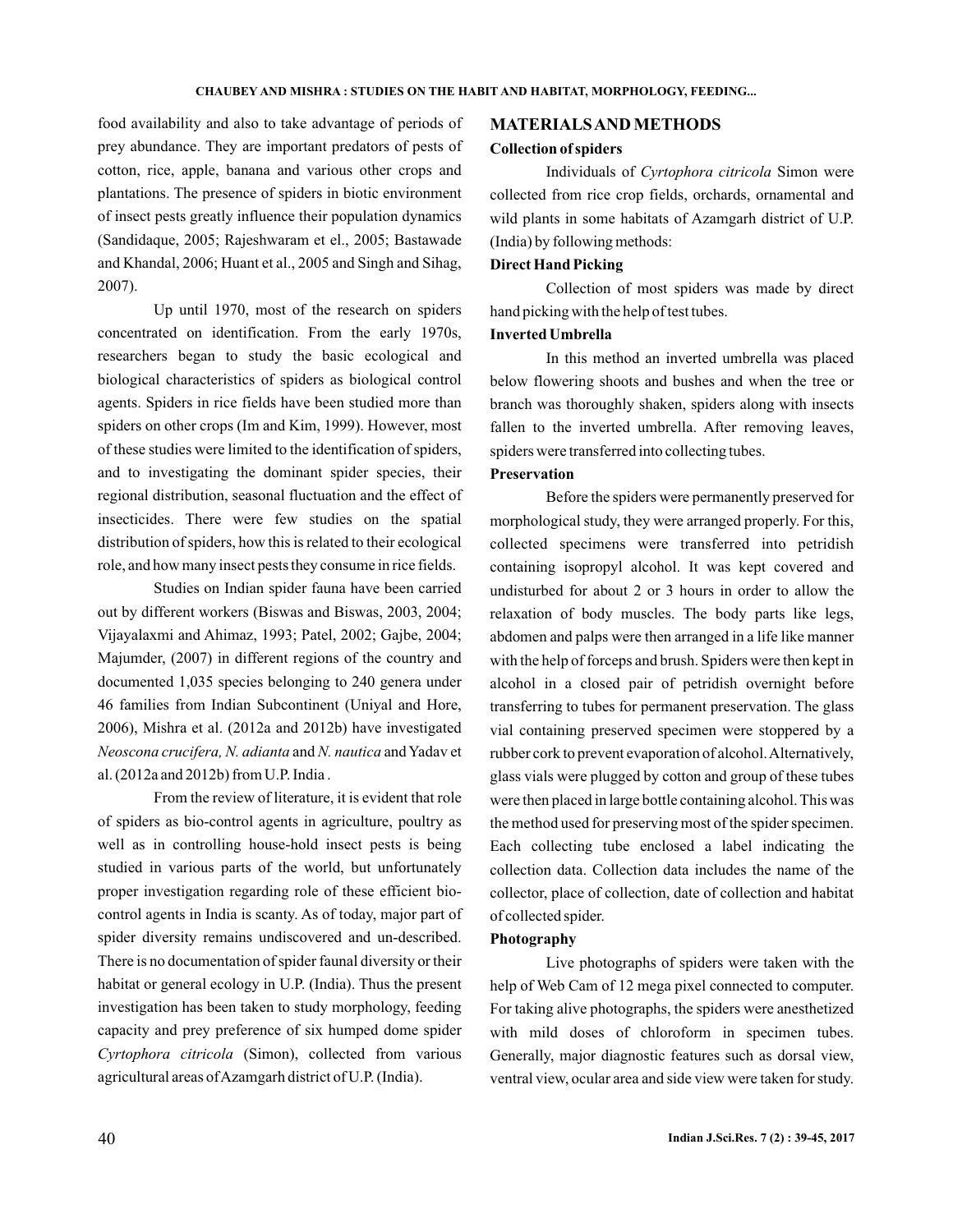Attempts were also made to take photographs of spiders while they were feeding on insect pests.

## **Identification**

It was done on the basis of morphometric characters of various body parts. The help was mainly taken from the keys and catalogues provided by Nentwig et al. (2003), Biswas and Biswas (2004) and Plantik (2004).

### **Study of Prey Choice**

Collected alive spiders were kept in rearing chambers. . Each rearing chambers (9.5 cm height, 6.0 cm width) were consisted of transparent plastic containers. The lid of each container was provided with small holes for aeration. Since, spiders are highly cannibalistic, individual spiders were reared in separate rearing chambers. To study the prey choice, spiders were kept starved for 24h then each spider was supplied with various types of insect pests (5 individuals of each kind of prey in each rearing chamber) separately. After 12h, number of fed, dead and live pest individuals were counted to find out feeding capacity and prey preference of spiders. Attempts were made to take live photographs while spiders were preying.

### **StatisticalAnalyses**

Each experiment was repeated six times and student's t-test was applied for comparison between two sample means.

### **StudyArea**

Spiders were collected from crop fields/ bushes and houses of various places of Azamgarh district U.P.

## **RESULTS**

# **(Six-humped dome)** *Cyrtophora citricola*

# **Classification**

Phylum : Arthropoda, Class: Arachnida, Order:Araneae Family: Aranideae, Genus: Cyrtophora simon Species: *citricola*

## **Habit and Habitat**

It is found on thorny bushes. Although it is in the family commonly called Orb Web Spiders, this spider does not build orb webs. Their horizontal web forms a cone in the middle, with many support lines holding it. The web is not sticky and spiral and radials are constructed from the same silk. Unless in orb webs, all cells in the web are rectangular.

#### **Description**

C. citricola's color may vary greatly; whereas many sport a black and white pattern, others are brown, males sometimes appear black. The females resemble a piece of dead leaf, and will sometimes hide in debris that has fallen into the web. Cephalothorax brownish with yellowish patches. Very broad posteriorly, Pubescent gray thoracic region with fovea bified posteriorly. Both the eye rows recurved; anterior medians larger than posterior medians; laterals situated on prominent tubercles. Sternum triangular. Legs short stout, brownish with yellowish patches; pubescent, hairy, and spiny; coxae light yellowish-orange. Abdomen grayish with yellow and brown patches, pubescent, hairy; one pair of shoulder humps, one pair of lateral and one pair of bified caudal humps on dorsum with broad, grayish brown band running all along its length (Plate-01 and Plate-02); five pairs of distinct sigilla present mid-longitudinally.

#### **Diagnostic characters**

Cephalothorax brownish with yellowish patches. Very broad posteriorly, Pubescent gray thoracic region with fovea bified posteriorly (Plate-01 and Plate-02). Legs short stout, brownish with yellowish patches; pubescent, hairy, and spiny; coxae light yellowish-orange. Abdomen grayish with yellow and brown patches, pubescent, hairy; one pair of shoulder humps, one pair of lateral and one pair of bified caudal humps on dorsum with broad, grayish brown band running all along its length (Plate-01 and Plate-02). During present investigation it showed the phenomenon of mimicry of dead thing (Plate-04 and Plate-05) when disturbed.

### **Economic Importance**

It feeds on moths (Plate-03) and other insects (Table-01). Thus it can be used as a bio-control agent in controlling lepidopteran and other pests of crop fields.

### **DISCUSSION**

Cyrtophora citricola was found on thorny bushes. Although it is in the family commonly called Orb Web Spiders, this spider does not build orb webs. Its description and diagnostic characters closely resemble to that described by Majumder (2007).

Cyrtophora citricola, also known as the Tropical Tent Web Spider is an araneid spider that occurs in the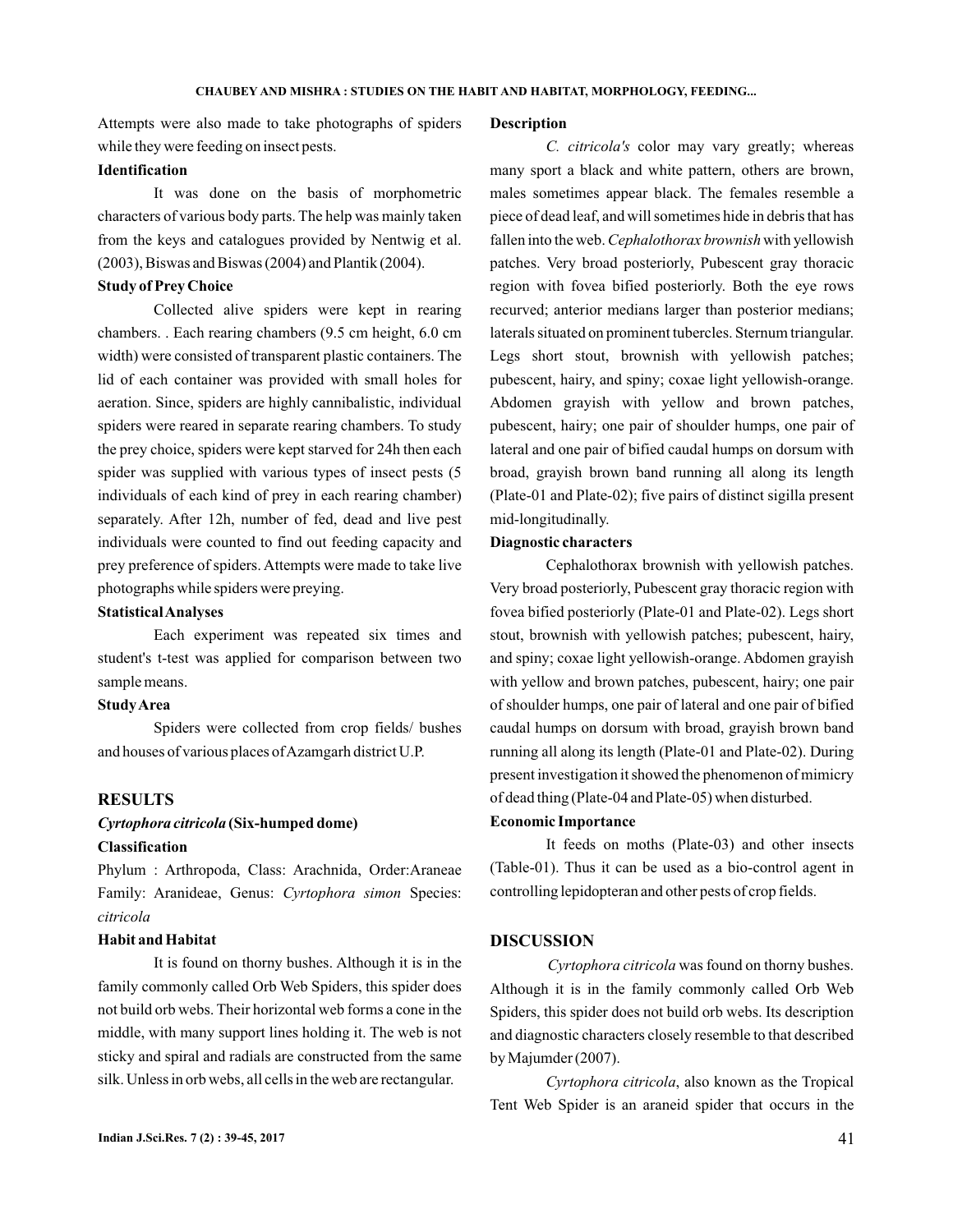



**Plate-03**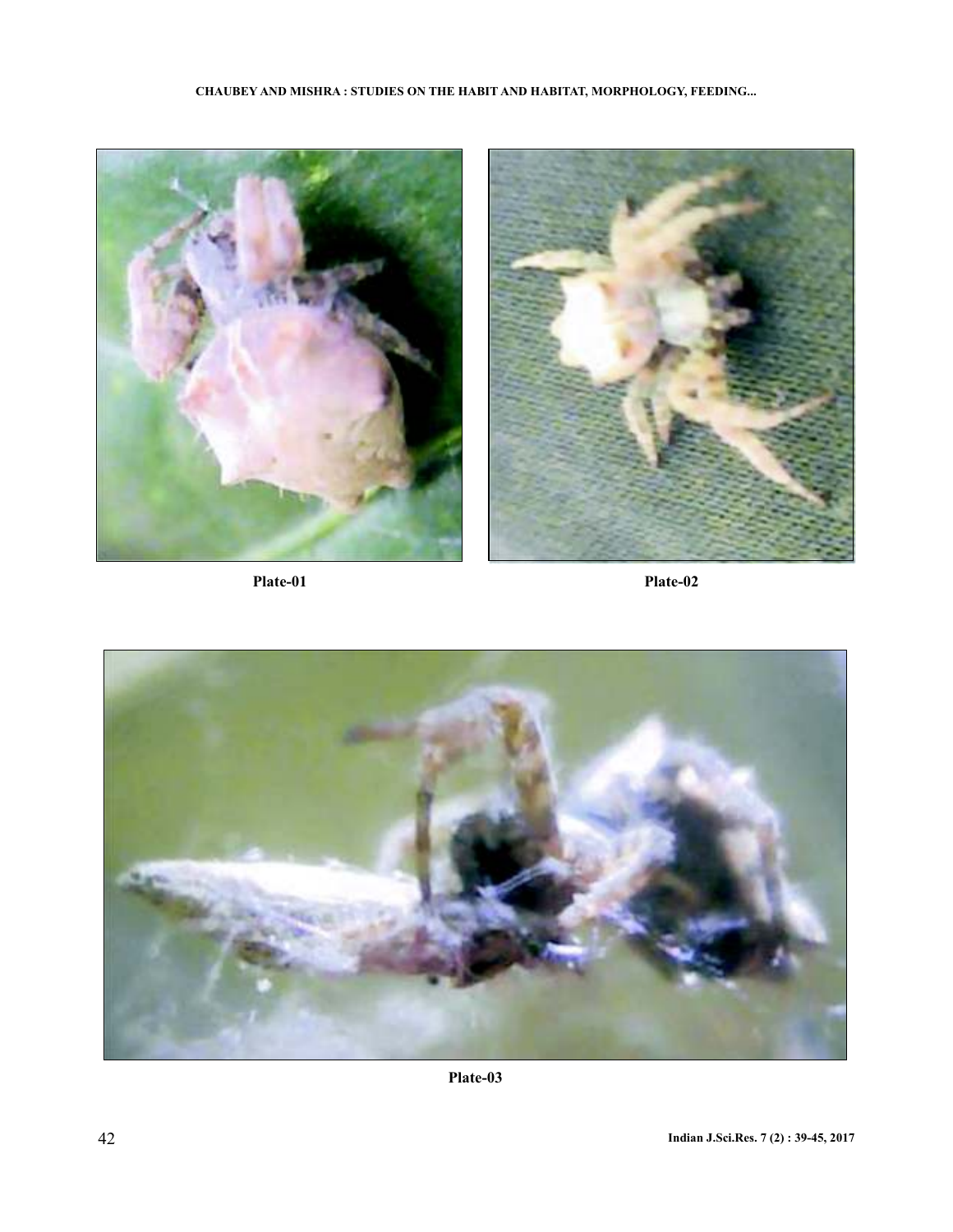

**Plate-04 Plate-05**

*Cyrtophora citricola***: Plate-01: Dorsal View, Plate-02: Dorso-Frontal View, Plate-04: Feeding on Moth, Plate-05 (Dorsal View) and 18 (Ventral View): Showing Mimicry of Death**

| Type/Number of Prey Consumed/24h/Spider (Mean $\pm$ S.D.) |                  |                               |                               |                  |                              |                  |
|-----------------------------------------------------------|------------------|-------------------------------|-------------------------------|------------------|------------------------------|------------------|
| S.No.                                                     | Lepidoptera      | <b>Diptera</b>                | Homoptera                     | Orthoptera       | Coleoptera                   | <b>Total</b>     |
|                                                           | 9                | 8                             | 7                             | 7                | $\theta$                     | 31               |
| 2                                                         | 9                | $\overline{7}$                | 9                             | 7                |                              | 33               |
| 3                                                         | 8                | 7                             | 8                             | 6                | $\theta$                     | 29               |
| 4                                                         | 7                | 6                             | 6                             | 8                |                              | 28               |
| 5                                                         | 10               | 8                             | 7                             | 7                |                              | 33               |
| 6                                                         | 9                | 7                             | 8                             | 5                | $\theta$                     | 29               |
| 7                                                         | 8                | 7                             | 5                             | 5                |                              | 26               |
| 8                                                         | 7                | 8                             | 5                             | 6                | $\theta$                     | 26               |
| 9                                                         | 9                | 9                             | 7                             | 7                |                              | 33               |
| 10                                                        | 6                | 6                             | 6                             | 5                | $\theta$                     | 23               |
| $Mean \pm S.D.$                                           | $08.20 \pm 1.23$ | $07.30 \pm 0.95$ <sup>d</sup> | $06.80 \pm 1.32$ <sup>*</sup> | $06.30 \pm 1.06$ | $0.50 \pm 0.52$ <sup>a</sup> | $29.10\pm3.45^a$ |

# **Table 1 : Feeding Potential/Prey Preference of** *Cyrtophora citricola*

Significance Level a0.001, b0.01, c0.05, d0.10 and \* Not Significant When Compared With Adjacent Means.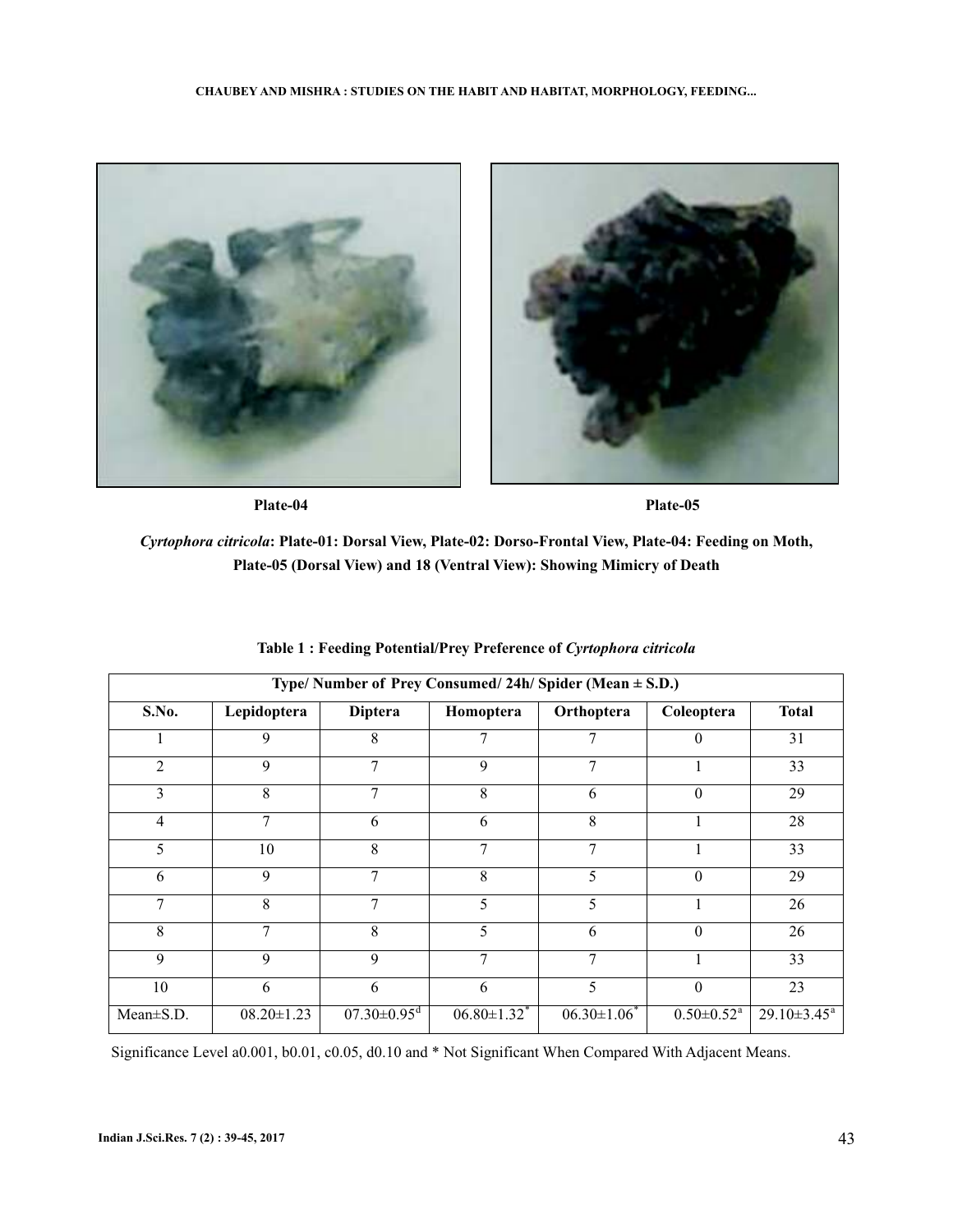warmer parts of Europe, Asia and Africa. It can now also be found in other parts, such as Florida, where it was first found in 2000. It has also been reported from India: Eastern coastal area (Dist. Vizianagran, Visakhapatnam, Andhra Pradesh); West Bengal; Karnataka; Tamil Nadu; Maharashtra; Madhya Pradesh (Majumder (2005).

### **Remark**

This species is being reported for the first time from U.P. (India). During present investigation it showed the phenomenon of mimicry of dead thing. It feeds on larvae and adult of moths as well as other small insect pests. Thus it can also be used as a bio-control agent in controlling lepidopteran and other pests of rice field. Role of various spider species in regulating insect pest population in crop fields has also been described by Fox and Dondale (1972) and Tanaka (1989).

Cyrtophora citricola are medium in size and also reported from the mangrove and semi-mangrove area of Sunderban. These spiders feed on smaller to medium sized insects entangled by their web (Majumder, 2007).

# **Distribution**

India: West Bengal, Uttar Pradesh (Majumder, 2007), Punjab, Karnataka, Gujarat, Maharashtra (Nasik, Pune), Madhya Pradesh (Jabalpur), Tamil Nadu (Chingleput),Andaman and Nicobar Islands, Myamar, New Guinea, Pakistan, andAustro-Malaysia (Gajbe, 2004).

### **Economic Importance**

It feeds on various types of insect pests and act as bio-control agent. It is medicinally important spider used by the tribals of Sunderban as drug for the cure of nerve debility and chronic fever (Majumder, 2007).

### **Remark**

It is being reported here for the first time from Azamgarh and Mau Districts of U.P. (India). It was found in paddy crop fields, citrus trees and other bushes. It fed upon small insect pests and can also be used as a bio-control agent in rice crop fields like other spiders as reported by Kim et al. (1990); Im and Kim (1999).

## **ACKNOWLEDGEMENT**

Authors are thankful to Dr. Shanker Talukder and Dr. Thirumalai, Scientist-F, Zoological Survey of India,

Kolkata for providing necessary literature, to Dr. D.P. Dwivedi former Principal and Dr. Ved Prakash Upadhyay present principal of the college for valuable suggestions. C.S.I.R. New Delhi is deeply acknowledged for providing BOD incubator during work on research project No. 37/1332/08/EMRII sanctioned to Dr. S.N. Chaubey, corresponding author.

## **REFERENCES**

- Bastawade D. B. and Khandal D., 2006. Arachnida :Araneae (spiders). Fauna of Sanjay Gandhi National Park (Invertebrates), Conservation area series, Z.S.I. **26**:139-184.
- Biswas B. K. and Biswas K., 2004. Araneae: Spiders. In; Fauna of Manipur, State Fauna Series, 10, Zoological Survey of India, 25-46.
- Fox C.J.S. and Dondale C. D., 1972. Annotated list of spiders (Araneae) from hayfields and their margins in Nova Scotia. Canadian Entomologist. : 1911-1915. **104**
- Gajbe P., 2004. Spiders of Jabalpur, Madhya Pradesh (Arachnida:Araneae). Zoological Survey of India, Kolkata. : 1-154.
- Haunt, Y., Delme, j., Legal, L. and Williams, T. , 2005. Host selection by a kleptobiotic spider, Naturissenschaften, 92(2), 95-99.
- Im M.S. and Kim S.T., 1999. Studies on the ecological characteristics of the spiders as natural enemy for rice insect pest at rice paddy field in Koesan area, Chungcheongbuk-do. Journal of Development of Agricultural Resources. Kontuk Univ. 21:57-66.
- Kim H. S., Lee Y. I.and Lee H. P., 1990. Influence on the levee- burning on the fauna of insect pests and their natural enemies. Kor. Jour.Appl. Entomol. **29** (3): 209-215.
- Majumder S. C., 2005. Studies of some spiders from eastern coastal region of India. Men. Zool. Surv. India. (3), 1-57. **20**
- Majumder S. C., 2007. Pictorial Handbook on Spiders of SunderbansWest Bengal, 1-137. (Published by the Director, Zool. Surv. India, Kolkata).